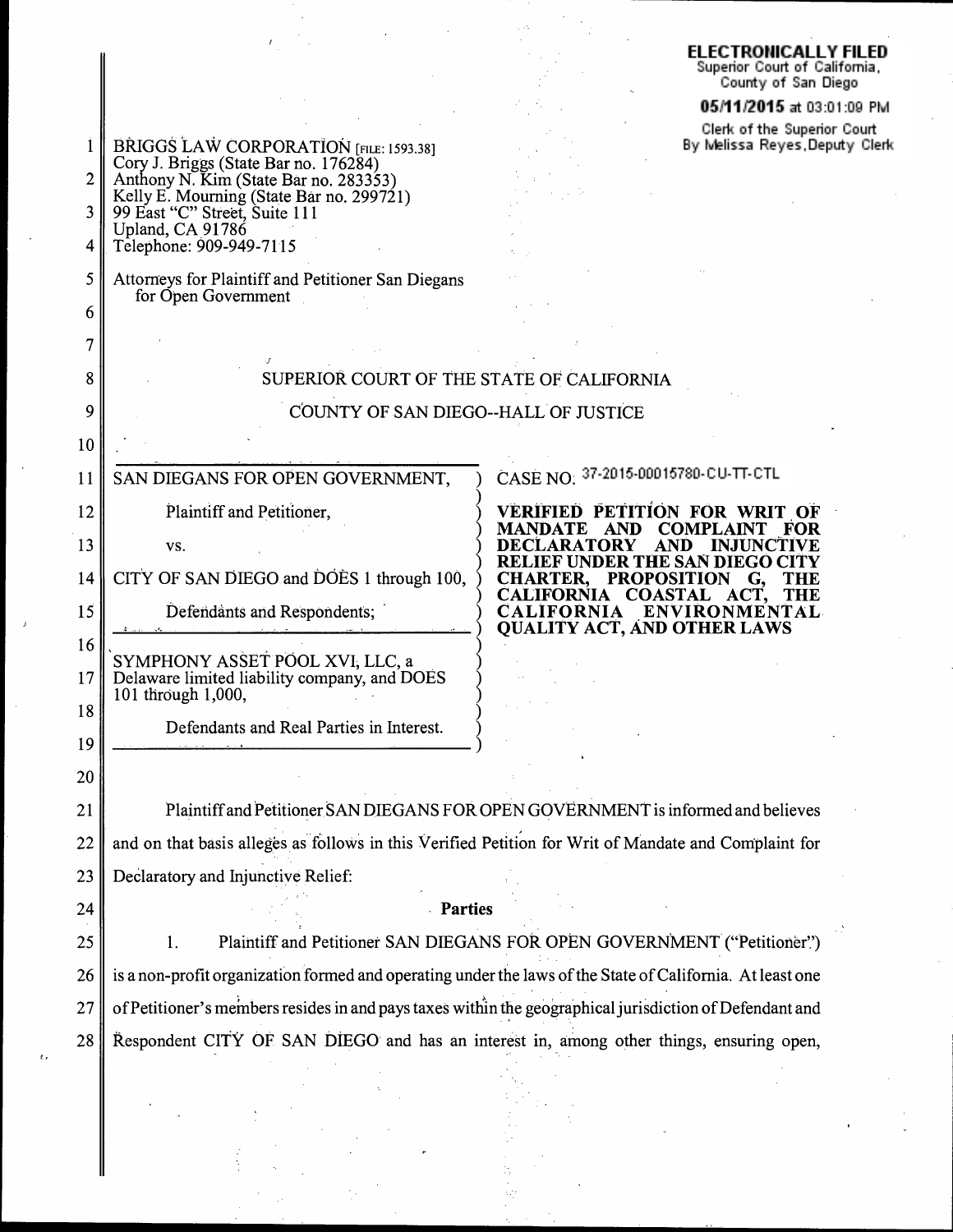1 ·transparent, and accountable government deCision-making, and protecting the region's environment. 2 2. Defendant and Respondent CITY OF SAN DIEGO ("Respondent") is a public agency 3 under Section 21063 of the Public Resources Code. Respondent is authorized and required by law to  $4 \parallel$  hold public hearings to determine whether the California Environmental Quality Act ("CEQA") applies  $5$  to development within its jurisdiction, to determine the adequacy of and certify environmental 6 documents prepared pursuant to CEQA, and to determine whether a project is compatible with the  $7 \parallel$  objectives, policies, general land uses, and programs specified in the General Plan. Respondent is 8 | likewise required by law to comply with Proposition G, the California Coastal Act, and the San Diego 9 City Charter.

·l

10 3. Petitioner is informed and believes and on that basis alleges that SYMPHONY ASSET 11 POOL XVI, LLC, a Delaware limited liability company, ("Symphony"), is a Real Party in Interest 12 insofar as it is a party to the lease agreement with Respondent that is the subject of this proceeding.

13 4. The true names and capacities of the Defendants and Respondents identified as DOES 14 1 through 100 are unknown to Petitioner, who will seek the Court's permission to amend this pleading  $15$  in order to allege the true names and capacities as soon as they are ascertained. Petitioner is informed 16 and believes and on that basis alleges that each of the fictitiously named Respondents and Defendants 17 1 through 100 has jurisdiction by law over one or more aspects of the proposed project that is the 18 subject of this proceeding and that each of the fictitiously named Real Parties in Interest 101 through 19 1,000 either claims an ownership interest in the proposed project or has some other cognizable interest 20 || in the proposed project.

#### 21 || **Background Information**

22  $\parallel$  5. Petitioner challenges the agreement made between Respondent and Real Party in Interest 23 Symphony. Specifically, on April 6, 2015, Respondent's city council approved a resolution ' 24  $\parallel$  ("Resolution") directing the Mayor to execute a new and "restated" lease agreement with Symphony 25 for the area commonly referred to as Belmont Park, located at 3106-3146 Mission Boulevard, San 26 Diego, California 92109 (the "Lease Agreement").

27 6. The Lease Agreement re-states a prior lease for Belmont Park, that has been in place 28 since 1987 (the "1987 Lease"). The 1987 Lease was assigned to Symphony as a result of an agreement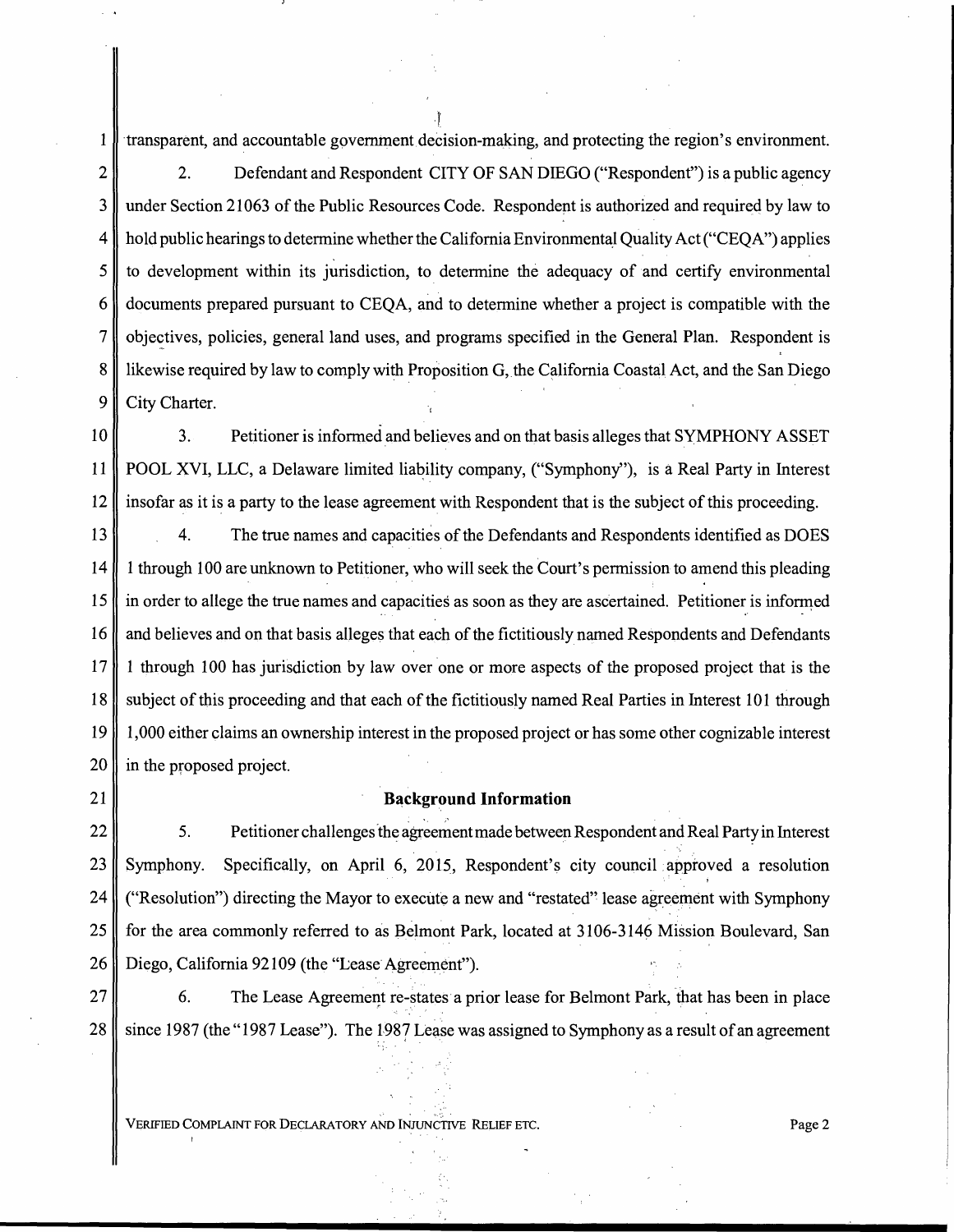between the original lessee, Belmont Park Associates, and Symphony. The 1987 Lease had certain 1 rights associated with it. Respondents exceeded the scope of the rights contained in the 1987 Lease by  $\overline{2}$ and through the approval of the Lease Agreement. 3

ا في ا

The site of the subject Lease Agreement consists of approximately 7.241 acres of land, Ϊ. including 22,583 square feet Plunge building with the historic Plunge Swimming Pool and 111,556 square feet of commercial space, to house retail shops, restaurants, game rooms, "miscellaneous" attraction," and water features. The property that is the subject of the Lease Agreement is entirely situated on City-owned land in Mission Beach Park, which is subject to Proposition G.

 $\overline{9}$ 8. The Resolution makes clear that approval of the Lease Agreement was contingent upon 10 Symphony's representation that it would invest in future development, expansion, and improvement of the property (collectively, the "Projects"), which would increase percentage rents to Respondents.  $14$ 

12 9. The Request for Council Action states that the Projects are categorically exempt from CEOA pursuant to CEOA Guidelines, Section 15301. 13

14 10. The Projects will result in the future development, expansion, and improvement of 7.241 acres of land, including 22,583 square feet Plunge building with the historic Plunge Swimming Pool 15 and 111,556 square feet of commercial space along the California Coastline, and also, the expansion 16 and improvement of commercial activities including shops, restaurants, game rooms, "miscellaneous 17 attraction," and water features. 18

19 Petitioner opposes the Lease Agreement and the Projects it authorizes, and challenges 11. certain actions taken by Respondent. In particular, Petitioner seeks to invalidate the Lease Agreement 20 on the grounds that Respondent has violated the California Coastal Act, CEQA, the San Diego City  $21$ 22 Charter, and Proposition G.

## 23

4

5

6

7

8

#### **Notice Requirements and Time Limitations**

 $12.$ This proceeding is being commenced not more than 35 days after the notice authorized 24  $25$ by Public Resources Code Section 21152(b).

26 13. Petitioner has caused a Notice of Commencement of Action to be served on Respondent, 27 as required by Public Resources Code Section 21167.5. A true and correct copy of the Notice of Commencement of Action is attached to this pleading as Exhibit "A." 28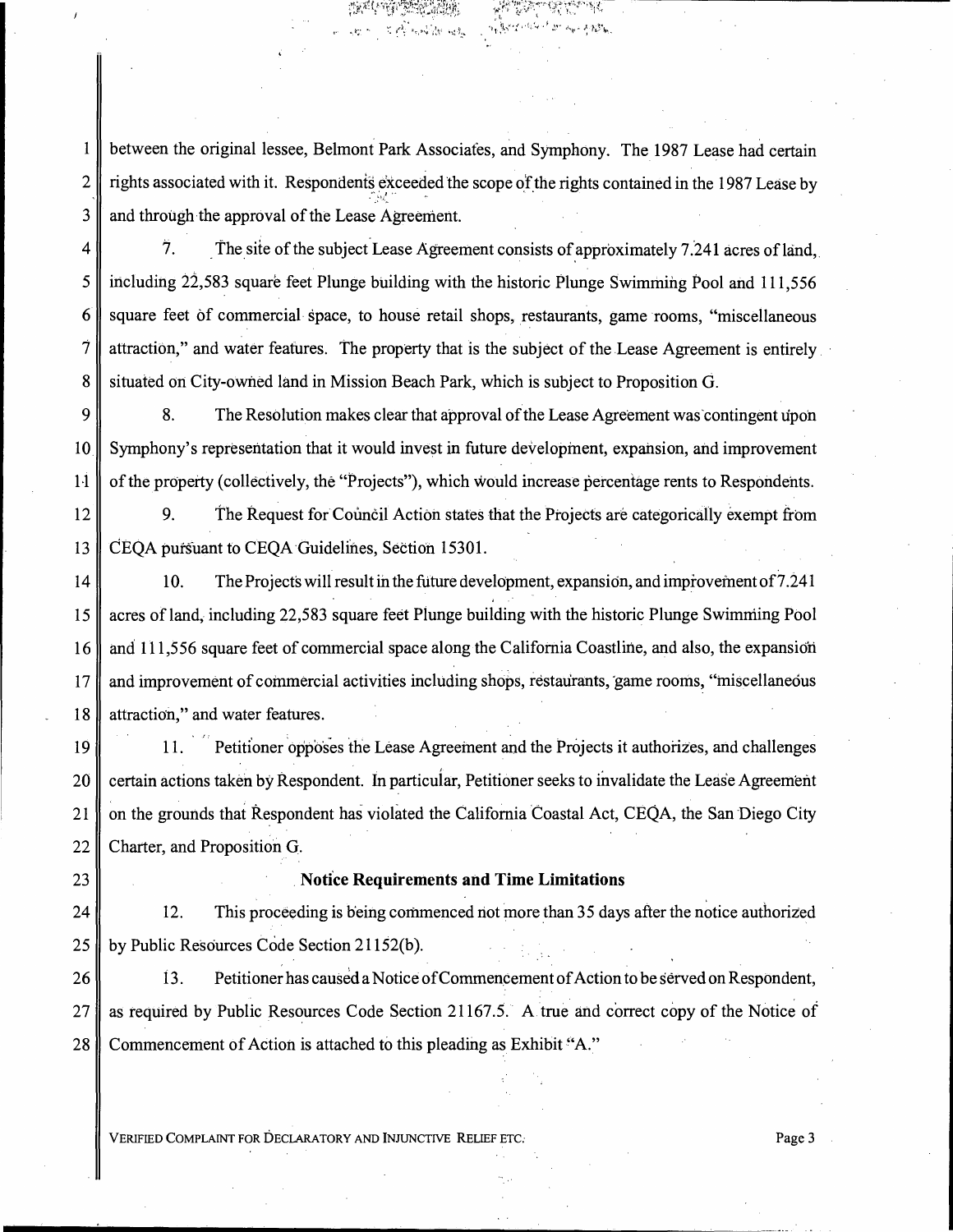1 || 14. Petitioner will have caused a copy of this pleading to be served on the Attorney General 2 not more than ten days after the commencement of this proceeding, as required by Public Resources 3 Code Section 21167.7 and Code of Civil Procedure Section 388.

#### 4 **Jurisdiction and Exhaustion of Administrative Remedies**

5 15. Petitioner seeks review by and relief from this Court under Public Resources Code 6 ·Section 21168 or 21168.5, as applicable, and Code of Civil Procedure Sections 526a, 1060 *et seq.,* and 7 1084 *et seq.;* and principles of common-law taxpayer standing, among other.provisions of law.

8 16. Petitioner exhausted administrative remedies to the extent required by law; by way of 9 example and without limitation, Petitioner submitted written comments during the administrative 10 || proceedings relating to this Lease Agreement.

11 17. Respondent's conduct in approving the Lease Agreement and the Projects without 12 complying with the California Coastal Act, CEQA, the San Diego City Charter, and Proposition G 13 constitutes a prejudicial abuse of discretion because, as alleged in this pleading, Respondent failed to 14 proceed in a manner required by law.

15 || 18. Petitioner has no plain, speedy, and adequate remedy in the ordinary course of law, 16 because its members and other members of the public will suffer irreparable harm as a result of 17 Respondent's violations of Proposition *d,* the California Coastal Act, CEQA, ~nd the San Diego City 18 Charter. Respondent's approval of the Lease Agreement also rests on Respondent's failure to satisfy 19 a clear, present, ministerial duty to act in accordance with those laws. Even when Respondent is 20 permitted or required by law to exercise its discretion in approving leases and projects under those laws, 21 it remains under a clear, present, ministerial duty to exercise discretion within the limits of and in a 22 manner consistent with those laws. Respondent has had and continues to have the capacity and ability 23  $\parallel$  to approve the Lease Agreement and Projects within the time limits of and in a manner consistent with 24 those laws, but Respondent has failed and refused to do so and has exercised its discretion beyond the 25 lacktriangleright 1 limits of and in a manner that is not consistent with those laws.

28

26 19. Petitioner has a beneficial right and interest in Respondent's fulfillment of all their legal  $27$   $\parallel$  duties, as alleged in this pleading.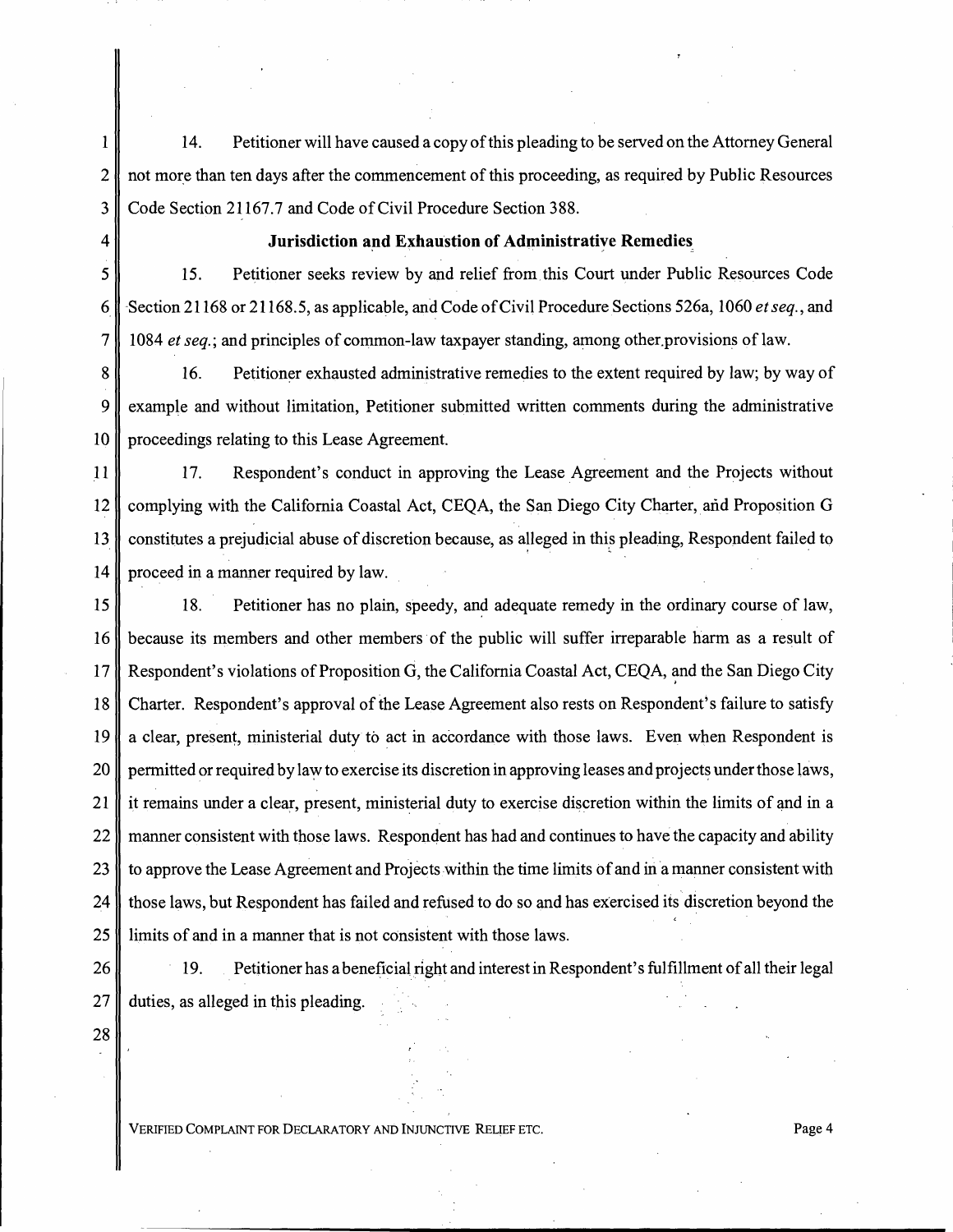#### FiRST.CAUSE OF ACTION: Illegality of the Symphony Lease (Against All Respondents and Real Parties in Interest)

~ -------------------------------------------

20. Paragraphs 1 through 19 ate fully incorporated into this paragraph.

21. The Lease Agreement is illegal because it violates Proposition G:

1

2

3

4

5 a. · Proposition G, which was approved by the voters in November 1987, states that 6 the Mission Beach Park property, the subject of the Lease Agreement (with Petitioner's emphasis), 7 "shall be restricted to the following uses:  $\left[\right]$  (a) Public park and recreation uses such as grass, picnic 8 areas; public *open* space, public parking, public recreation and meeting facilities. *Expressly excluded*  9 *are· retailana commercial uses* except within a historically rehabilitated Plunge building which would 10 serve park and beach visitors..., [ $\parallel$ ] [and] (b) Historical preservation uses, such as preservation and 11 rehabilitation of the historic Plunge Building, Roller Rink Building and Roller Coaster where 12 economically feasible."

13  $\parallel$  b. Proposition G only allows "incidental and related uses to those uses authorized 14 by (a) and (b) above, provided such incidental and related uses are *clearly subordinate to the* 15 *authorized uses and are minor in nature."* 

16 c. Proposition G's restrictions are inapplicable only to development projects that 17  $\parallel$  have obtained "vested rights," which in part means that the projects had received their final 18 discretionary approval. In 1988, San Diego City Council Resolution no. R-270591 recognized vested 19 rights in the Giant Dipper roller coaster, while Resolution no. R-270781 recognized vested rights for 20 what was described as the Belmont Park Associates project--the 1987 Lease.

21 d. Resolution no. R-270781's recognition of vested rights was explicitly based on  $22$  the City's lease with Belmont Park Associates dated March 5, 1987 (the 1987 Lease), and certain 23 demolition and building permits issued on that same day.

24 e. Clearly aware of the potential for other development of the site, the authors of 25 Proposition G also required Respondent to update its planning documents, including the Mission Beach 26 Precise Plan, to ensure that development not having vested rights would conform to the use restrictions. Precise Plan, to ensure that development not having vested rights would conform to the use restrictions.

27 **f. Example 27 f.** The Mission Beach Precise Plan states: "Any future development must maintain 28 adequate public access between the ocean and bay... Any future plan for the site should ensure that the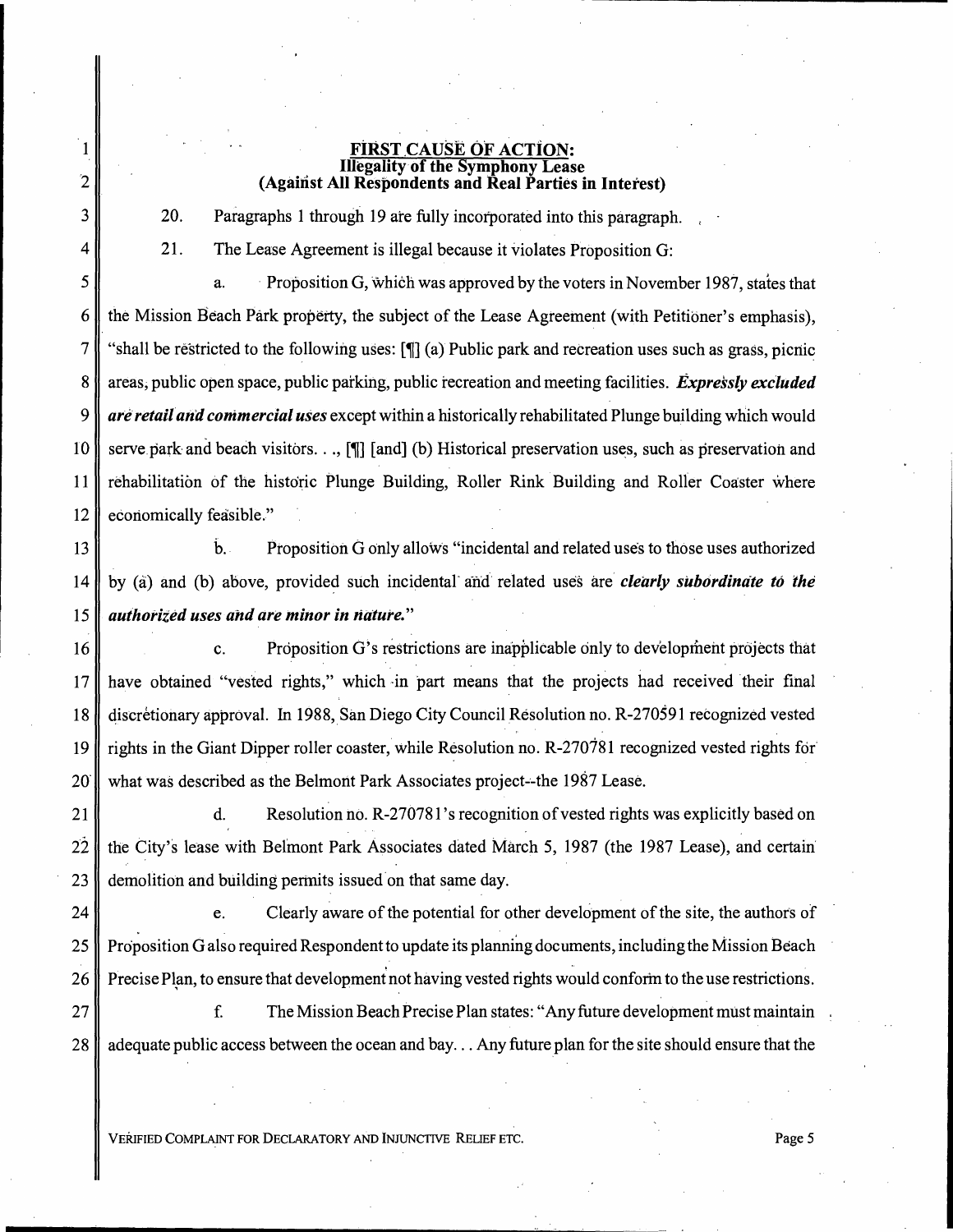1 facility will not ·have a negative impact upon Mission Beach in terms of noise, traffic, parking or 2 intensity of development and use."

3 g. The Mission Beach Precise Plan further states: "That upon completion of the 4 term of the city lease,<sup>1</sup> future development of Mission Beach Park be restricted to public and recreation 5 uses and shall not include commercial uses except within the Plunge building."

6 h. The Lease Agreement violates Proposition G because it authorizes uses and 7 improvements in excess of those protected by the vested rights conferred under the 1987 Lease and 8 those codified in the Mission Beach Precise Plan.<sup>2</sup>

9 || i. By way of example and not limitation, the Lease Agreement contains two term-10  $\parallel$  modifying provisions that, if triggered, will effectively extend the term of the 1987 Lease – the only one 11 that has been granted vested rights under Proposition  $G$  – beyond that which was contemplated when 12 the vested-rights determination was made. Symphony, the lessee, has no vested rights to extend the 13  $\parallel$  term past March 31, 2037, or in the worst-case scenario past June 30, 2038.<sup>3</sup> The various provisions 14 extending the term under the Proposed Lease violate Proposition G.

20

\

15 j. The Lease Agreement authorizes substantial improvement obligations, which are 16 outside the scope of what was contemplated in the 1987 Lease's Development Plan and the 17 corresponding vested-rights determination, and thus violates Proposition G. By way of example and 18 not limitation, the Lease Agreement authorizes a long list of"improvements" that were not included 19 in the Development Plan, such as catering facilities, amusement rides, a variety of games of skill and

 $21$ <sup>1</sup> The reference to "the city lease" refers to the 1987 Lease, which the Lease Agreement allegedly "restates." The Mission Beach Precise Plan states that the 1987 Lease expires." on March 31,  $2037$ ."  $22 \parallel$  MBPP, p. 48.

 $23$   $\parallel$  <sup>2</sup> With the Precise Plan being a component of the City's general plan, the Lease Agreement also violates the Planning and Zoning Law's requirement that no action be taken if it is inconsistent with the-general  $24$  | plan.

<sup>25</sup>  26 27 28 3 Despite requesting public records that, had there been proper compliance with the request on the part of the City, would have provided insight, it is not clear whether the term under the 1987 Lease ends on March 31, 2037, or on June 30, 2038. Under the 1987 Lease, the term ends on March 31, 2037, if the lessee received its final discretionary approvals on March 5, 1987, which Respondent purports has occurred. However, the Lease Agreement states that the current term ends on June 30, 2038, suggesting that not all discretionary approvals were obtained by March 5, 1987. If that is true, and if those approvals were not obtained by the time Proposition  $G$  took effect, then the lessee under the 1987 Lease would have no vested rights. Petitioner reserves the right to amend the petition to assert a lack of vested rights if the record shows that all discretionary permits were not issued by that time.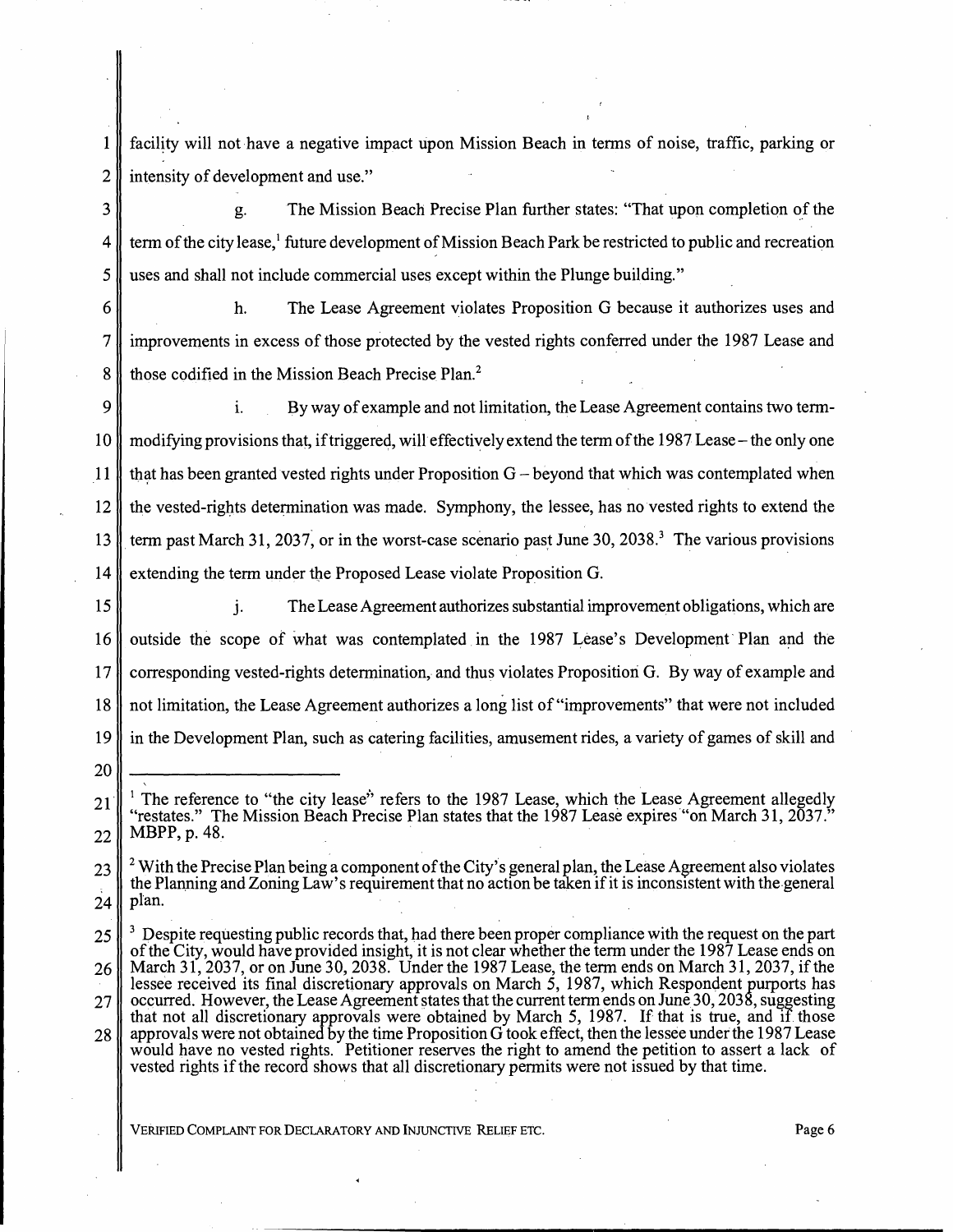1 other such experiences, and amusements like miniature golf, laser tag, zip-lining, and climbing walls. :,:. ( .~ ... ,lj • ·' ' • • ' ~ ~. ' 2  $\parallel$  The uses contemplated under the Lease Agreement are not incidental or related because they are neither 3 subordinate to the authorized uses under Proposition G, nor are the contemplated uses minor in nature.

 $4 \parallel$  k. As a result of Respondent's violation of Proposition G, Petitioner has been  $5 \parallel$  harmed insofar as Petitioner, its members, other members of the public, are and will be deprived of the  $6 \parallel$  benefit of public access to Mission Beach Park for recreational uses

7

28

23. The Lease Agreement is illegal because it violates CEQA:

8 a. CEQA applies to every discretionary project proposed. to be carried out or 9 approved by a public agency, unless the project is exempt from CEQA. Generally speaking, the public 10 agency must review the potentially significant environmental impacts of every discretionary project 11 subject to CEQA that the agency proposes to carry out or approve. Such review involves determining 12 whether the proposal is exempt, should be the subject of a negative declaration, or should be the subject '  $13$ <sup> $\parallel$ </sup> of an environmental impact report.

14 b. The approval of the Lease Agreement implicitly approved multiple projects 15 (collectively ''Projects") that, as approved by Respondents, are "discretionary projects" within the 16 meaning of CEOA.

 $17$  c. The Projects have the potential to cause significant direct, indirect, or cumulative 18 adverse impacts (if not all such impacts) on the environment, including, among other things, air-quality 19 impacts, noise impacts, and significant greenhouse gas emissions.

20 d. The potential of the Projects to cause significant direct, indirect, or cumulative . . 21 adverse impacts on the environment makes CEQA applicable to the Projects and gives rise to 22 Respondents' legal obligation to subject it to environmental review.

23 e. Respondents' refusal to apply CEQA to the Projects and subject it to 24 environmental review constitutes a violation of CEQA.

25 f. As a result of Respondents' violation of CEQA, Petitioner has been harmed 26 insofar as Petitioner, its members, other members of the public, and the responsible decision-makers 27 were not fully informed about the potential adverse environmental impacts of the Project, and insofar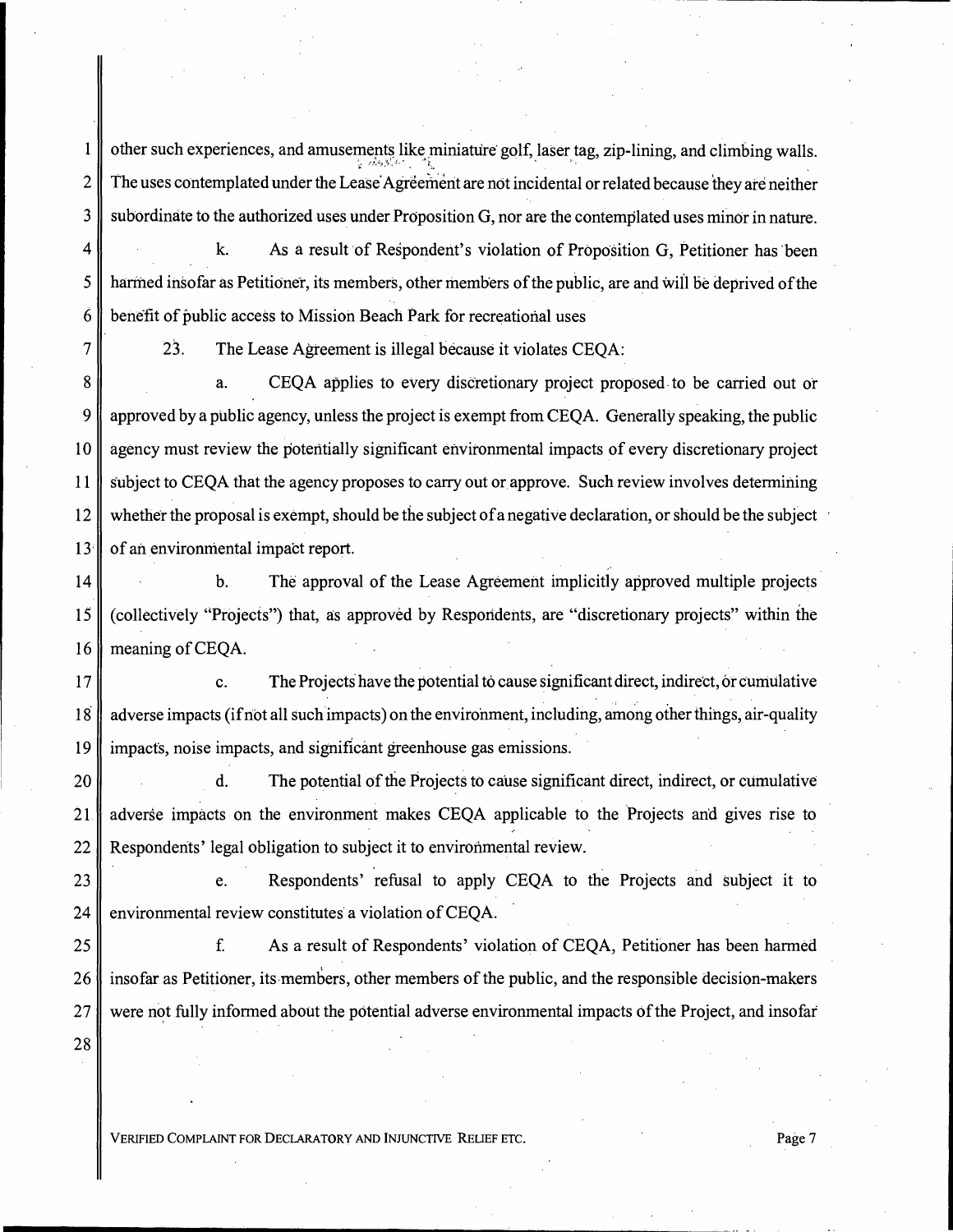$1 \parallel$  as Petitioner, its members, and other members of the public did not have an opportunity to participate 2 meaningfully in the analysis of such impacts prior to approval of the Project.

3 4 24. The Lease Agreement violates the California Coastal Act:

a. The California Coastal Act, codified in Public Resources Code section 30600(a) 5 states: "Except as provided in subdivision (e), and in addition to obtaining any other permit required  $6 \parallel$  by law from any local government or from any state, regional, or local agency, any person, as defined 7 in Section 21066, wishing to perform or undertake any development in the coastal zone, other than a 8 facility subject to Section 25500, shall obtain a coastal development permit."

9 b. Public Resources Code section 30106 states: "Development" means, on land, in 10 or under water, the placement or erection of any solid material or structure; discharge or disposal of any 11 dredged material or of any gaseous, liquid, solid, or thermal waste; grading, removing, dredging, 12 mining, or extraction of any materials; change in the density or intensity of use of land, including, but 13 not limited to, subdivision pursuant to the Subdivision Map Act (commencing with Section 66410 of 14 the Government Code), and any other division of land.  $\cdot$ ."

15 **c.** The Lease Agreement includes Belmont Park, which is located in the coastal 16 Zone, where development is regulated by the California Coastal Act and the San Diego Municipal Code. 17 A coastal development permit is required for any activity or use that meets the definition of 18 Gevelopment" under the Act.

19 d. The Lease Agreement obligates Respondent, upon the lessee's request, to grant  $20$  a license for certain "accessory uses" for up to two years. The beach concessions contemplated by the 21 Lease Agreement require a coastal development permit because they involve the placement of solid 22 material and/or structures on the beach immediately to the west of the Belmont Park site (excluding the 23 sea wall and boardwalk), and would limit the public's access to that portion of the beach.

24 e. The potential of the Lease Agreement and its proposed projects to cause  $25$  significant direct, indirect, or cumulative adverse impacts on the coastal area makes the California 26 Coastal Act applicable and gives rise to Respondents' legal obligation to subject it to review.

27 || f. Respondent's refusal to require proper permitting violates the California Coastal  $28$  Act.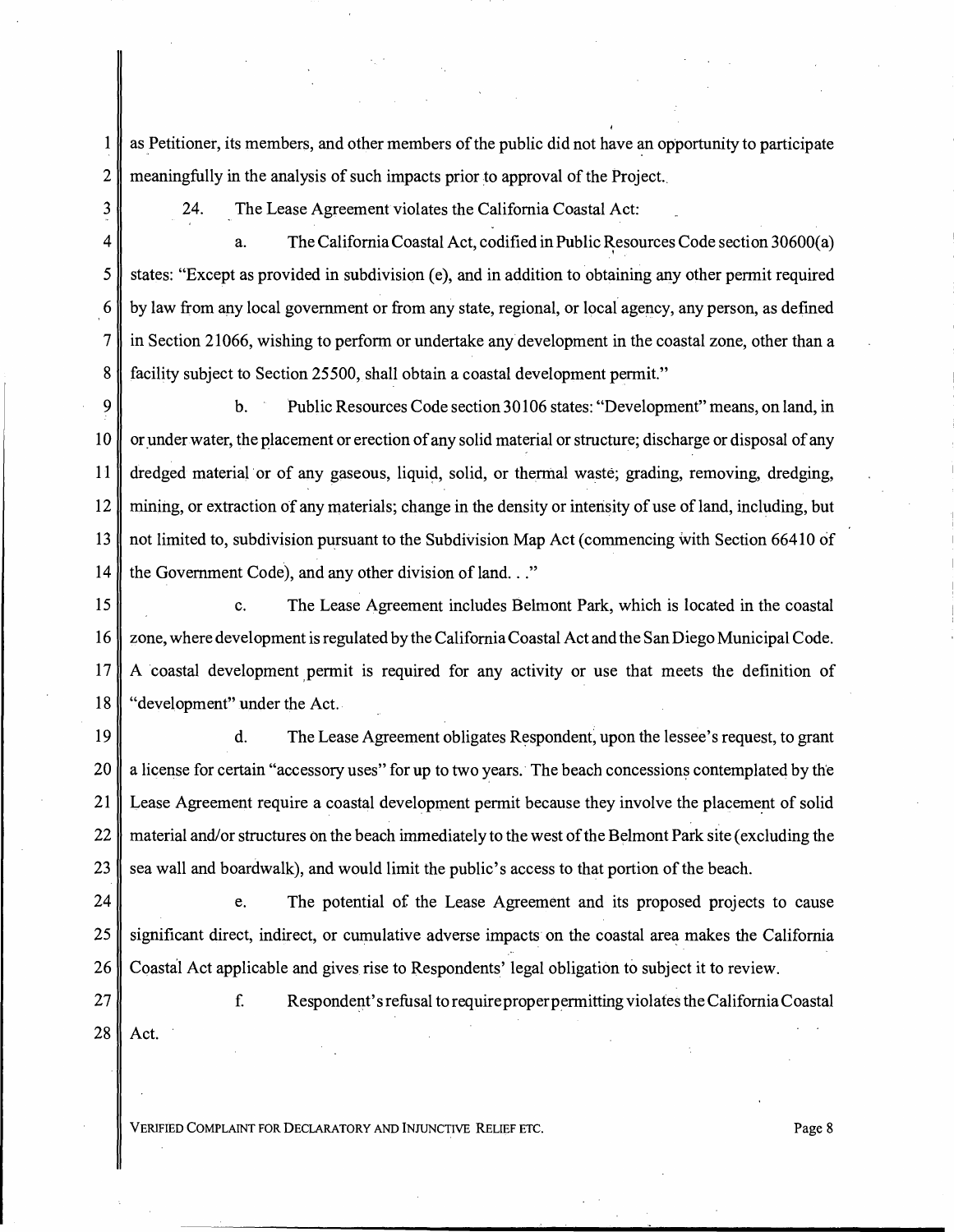1 g. As a result of Respondent's violation of the California Coastal Act, Petitioner  $\epsilon = -\frac{1}{2} \frac{1}{2} \frac{1}{2} \frac{1}{2} \frac{1}{2} \frac{1}{2} \frac{1}{2} \frac{1}{2} \frac{1}{2} \frac{1}{2} \frac{1}{2} \frac{1}{2} \frac{1}{2} \frac{1}{2} \frac{1}{2} \frac{1}{2} \frac{1}{2} \frac{1}{2} \frac{1}{2} \frac{1}{2} \frac{1}{2} \frac{1}{2} \frac{1}{2} \frac{1}{2} \frac{1}{2} \frac{1}{2} \frac{1}{2} \frac{1}{2} \frac{1}{2} \frac{1}{2} \frac{1}{2$  $2 \parallel$  has been harmed insofar as Petitioner, its members, other members of the public, and the responsible  $3 \parallel$  decision-makers were not fully informed about the potential adverse environmental impacts of the  $4 \parallel$  Project, and insofar as Petitioner, its members, and other members of the public did not have an  $5 \parallel$  opportunity to participate meaningfully in the analysis of such impacts prior to approval of the Project. 6 25.. The Lease Agreement is void because its approval violated the San Diego City Charter:

 $7<sup>1</sup>$ a. San Diego City Charter Article XIV, Section 99 states, in pertinent part (with 8 Petitioner's emphasis): "No contract, agreement or obligation extending for a *period of more than five* 9 *years* may be authorized except by *ordinance* adopted by a two-thirds' majority vote of the members 10 elected to the Council after *holding a public hearing which has been duly noticed in the official City*  11 *newspaper at least ten days in advance.*"

12 b. The Lease Agreement's Initial Term extends well beyond five years. The Initial 13 Revised Term, and Additional Revised Term, if exercised, will extend the Lease Agreement as far out 14 as the end of2067. The' duration of the obligation created by Respondent's approval of the Proposed 15 Lease triggered Section 99's public-hearing and ordinance requirements.

16 c. There was no notice provided in the City's official newspaper, the *Daily* 17 *Transcript.* 

18 d. The City Council approved the Resolution authorizing the Lease Agreement; 19 however, there was no ordinance considered or approved, which is a requirement for all contracts, 20 agreement or obligations extending for a period of more than five years. The approval of the Lease 21 Agreement did not comply with Section 99 is illegal and the Lease Agreement void.

22 || Prayer

23 FOR ALL THESE REASONS, Petitioner respectfully prays for the following relief against. 24 Respondents and Real Parties in Interest (and any and all other parties who may oppose Petitioner in  $25$  | this proceeding):

26 A. A judgment determining or declaring that Respondents failed to comply with CEOA as 27 it relates to the Project and that this Project must be subjected to environmental review before final 28 || approval of the Project may be granted;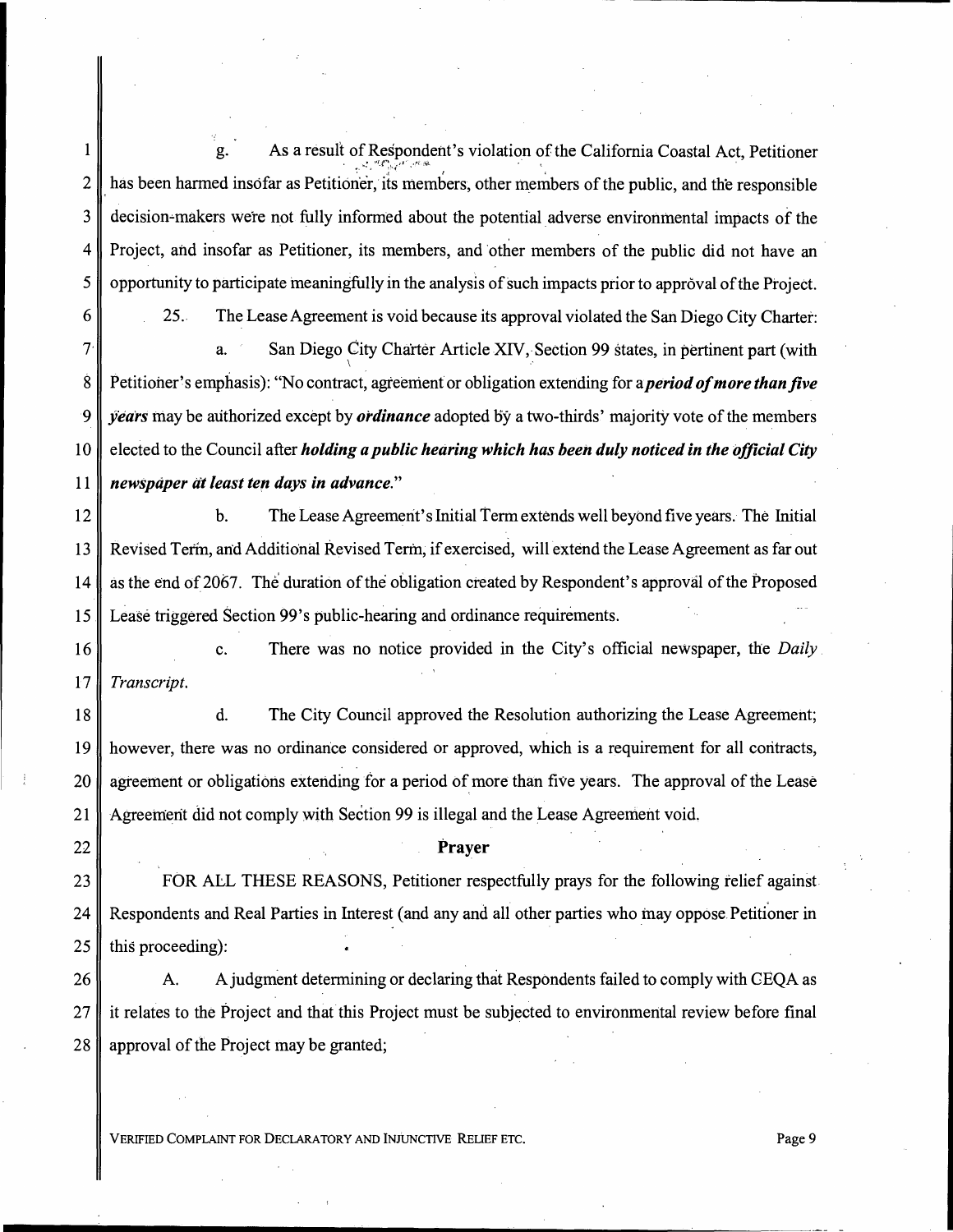1 B. A judgment determining or declaring that Respondents failed to comply with CEQA as  $2 \parallel$  it relates to the Project and that its approval (including all associated entitlements) was illegal in at least 3 some respect, rendering the approval null and void;

4 **c.** A judgment determining or declaring that Respondents failed to comply with the San 5 Diego City Charter in approving the Lease Agreement between Respondents and Symphony Asset Pool 6 | XVI, LLC;

D. A judgment determining or declaring that Respondents failed to comply with the San 8 Diego City Charter in approving the 40-year lease agreement between Respondents and Symphony Asset Pool XVI, LLC and that its approval was illegal in at least some respect, rendering the approval  $\parallel$  null and void.

11 E. Irtjunctive Relief prohibiting Respondents and Real Parties in Interest( and any and all 12 persons acting at the request of, in concert with, or for the benefit of one or more of them) from taking 13 any action on any aspect of, in furtherance 'of, or otherwise based on the Project unless and until 14 Respondents comply with all applicable provisions ofProposition G, the California Coastal Act, CEQA, 15 the San Diego City Charter, and all other applicable laws, as determined by the Court.

16 F. Any and all other relief that may be authorized by the California Coastal Act, CEQA, 17 the San Diego City Charter, or both, but is not explicitly or specifically requested elsewhere in this 18 Prayer; and

19 G. All legal fees and other expenses incurred by Petitioner in connection with this 20 proceeding, including but not limited to reasonable attorney fees as authorized by the Code of Civil 21 | Procedure.

H. Any and all further relief that this Court may deemappropriate.

22

23

24

25

26

27

28

Date: May 11, 2015. Respectfully submitted,

By:

BRIGGS LAW CORPORATION Kelly E. Mourning

Attorneys for Plaintiff and Petitioner San Diegans for Open Government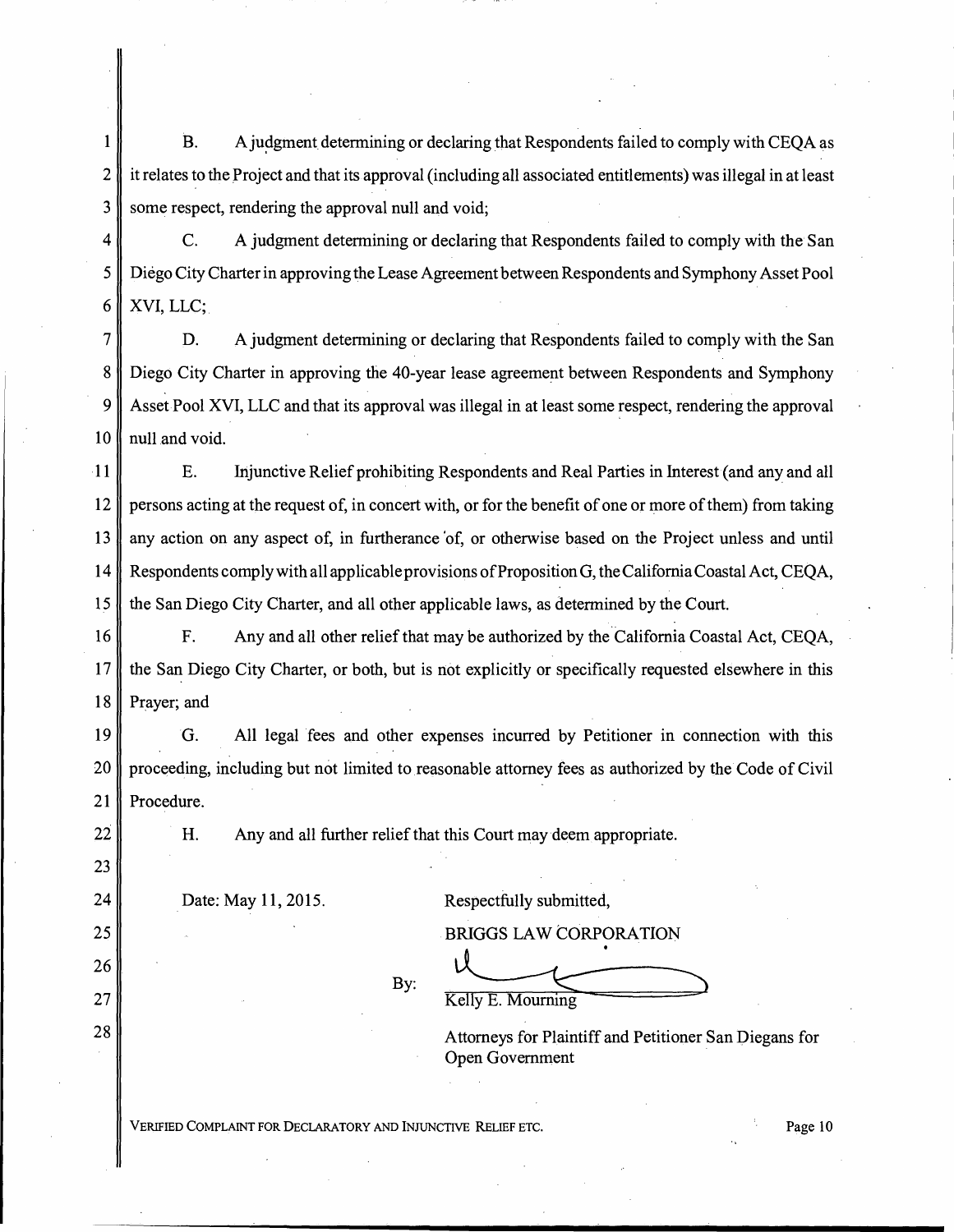程 N4333

 $\mathcal{L}$ 

## ЕХНІВІТ "А"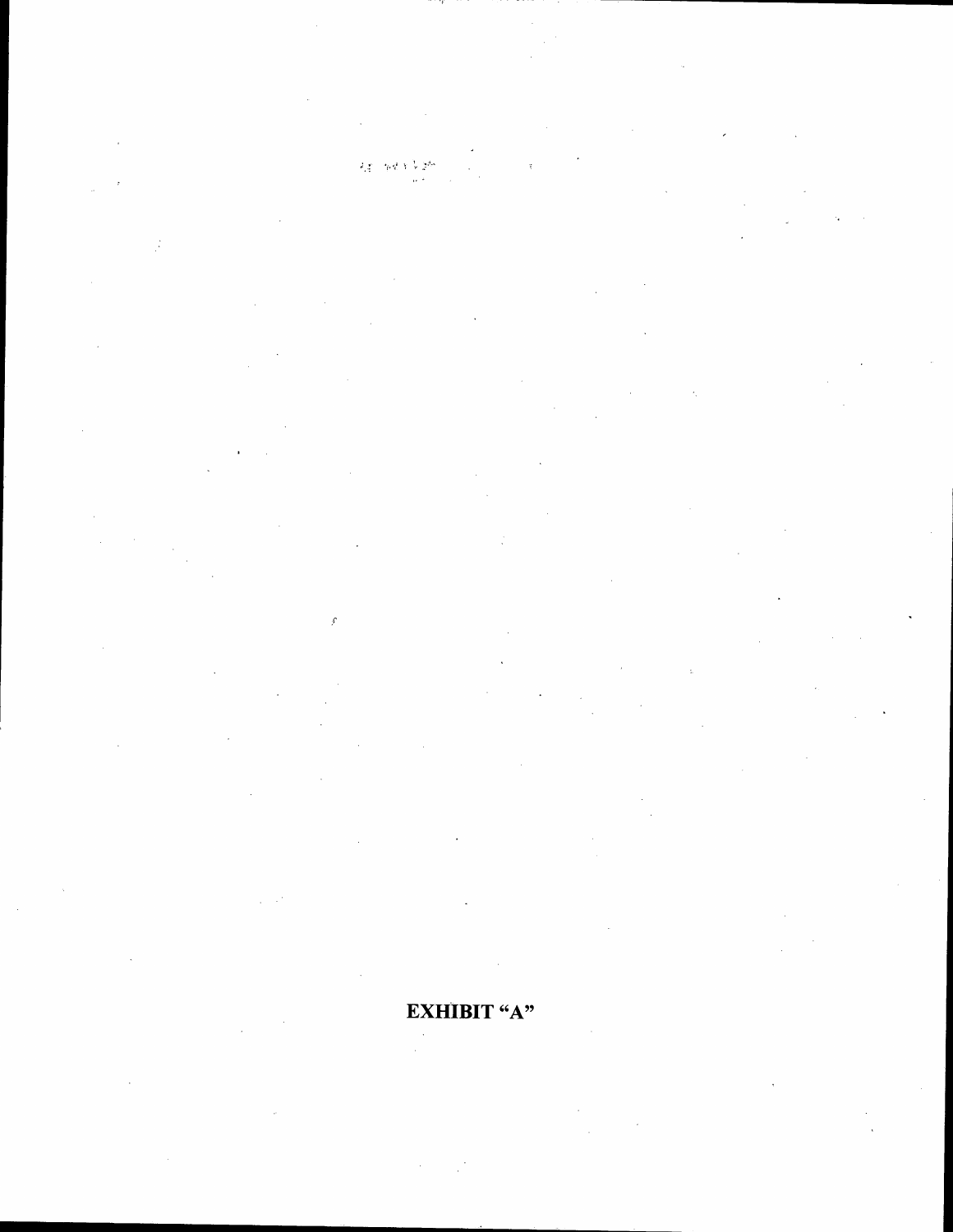# BRIGGS **LAW** CORPORATION

*San (])iego Office:*  814 Morena Boulevard, Suite 107  $San$  *Diego, CA* 92110

*t'J'efepftone: 619-497-002i Pacsimife: 619-515-6410* 

·~Cease *resporitf to: InCant/ f£mpire Office* 

*Inland <i>Empire Office*: *99 P.ast* "C" *Street, Suite 111 VpCantl,* Cit *91786* 

> *t'fefepftone: .909-949-7115 Pacsimife: 909-949-7121*

> > rBLC *Pife(s) 1593.38*

6 May 2015

City of San Diego Office of the City Clerk 202 "C" St., Second Floor San Diego, CA 92101 Fax no.: (619) 533-4045

## Via Email to cityclerk@sandiego.gov Via Facsimile to  $(619)$  533- $\frac{4545}{4045}$

Re: Notice of Commencement of Action

Dear City Clerk:

I represent San Diegans for Open Government ("SanDOG"), and I am sending this Notice of Commencement of Action on my client's behalf.

"·Please be advised that an action is to be commenced by my client in San Diego Superior Court against your agency. The action will'challenge your agency's approval of the lease agreement with Symphony Asset Pool XVI, LLC for the lease and operation of Belmont Park (and all associated entitlements and certifications), on April 6, 2015, on the grounds that the approval violated Proposition G, the California Coastal Act (Pus. REs. CODE§ 30000 *et seq.),* the California Environmental Quality Act (PUB. RES. CODE § 21000 *et seq.*), and the San Diego City Charter. The action may also challenge your agency's approval of the project base'd on one or more violations of other laws.

If you have any questions, please feel free to contact me.

Sincerely,

BRIGGS LAW CORPORATiON

Kelly E. Mourning

Be Good to the Earth. Reduce, Reuse, Recycle

فتقا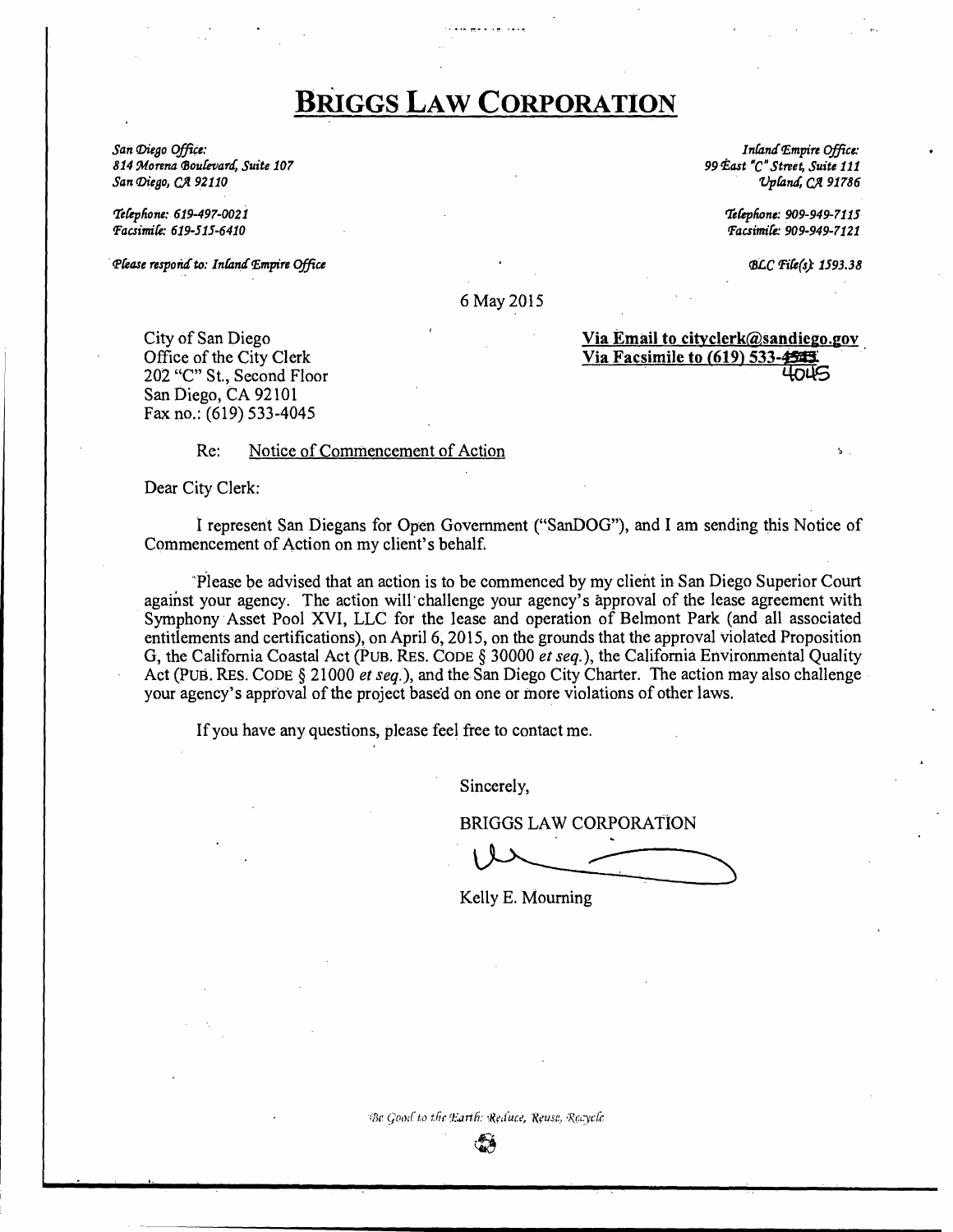# **BRIGGS LAW CORPORATION**

San Diego Office: 814 Morena Boulevard, Suite 107 San Diego, CA 92110

Telephone: 619-497-0021 Facsimile: 619-515-6410

Inland Empire Office: 99 East "C" Street, Suite 111 Upland, CA 91786

> Telephone: 909-949-7115 Facsimile: 909-949-7121

| <b>FACSIMILE COVER SHEET</b>                                          |  |  |  |  |  |  |
|-----------------------------------------------------------------------|--|--|--|--|--|--|
| Recipient: San Diego City Clerk                                       |  |  |  |  |  |  |
| Recipient's fax number: $(019 - 533 - 4545 - 4045)$                   |  |  |  |  |  |  |
| Date: 5/6/2015<br>BLC File: $ 593.38$                                 |  |  |  |  |  |  |
| Total Pages (including cover sheet): $\angle$                         |  |  |  |  |  |  |
| Sender: Janna Ferenzaro                                               |  |  |  |  |  |  |
| Sender's fax number: $\cancel{\bigcirc}$ 619-515-6410 __ 909-949-7121 |  |  |  |  |  |  |
| Message: Please See attached.                                         |  |  |  |  |  |  |
| Also sent via email.                                                  |  |  |  |  |  |  |
|                                                                       |  |  |  |  |  |  |
|                                                                       |  |  |  |  |  |  |
|                                                                       |  |  |  |  |  |  |
|                                                                       |  |  |  |  |  |  |
| Original Document to Follow? ____ Yes $\frac{1}{2}$ No                |  |  |  |  |  |  |

#### **CONFIDENTIALITY**

The document accompanying this facsimile transmission contains information that may be either confidential, legally privileged, or both. The information is intended only for the use of the recipient(s) named on this cover sheet. If not done by or at the direction of the recipient(s), disclosure, copying, distribution, or reliance on any of the contents of this transmission is strictly prohibited. If you have received this facsimile transmission in error, please notify us immediately by telephone so that we can arrange for its return at no cost to you.

> Be Good to the Earth: Reduce, Reuse, Recycle ₩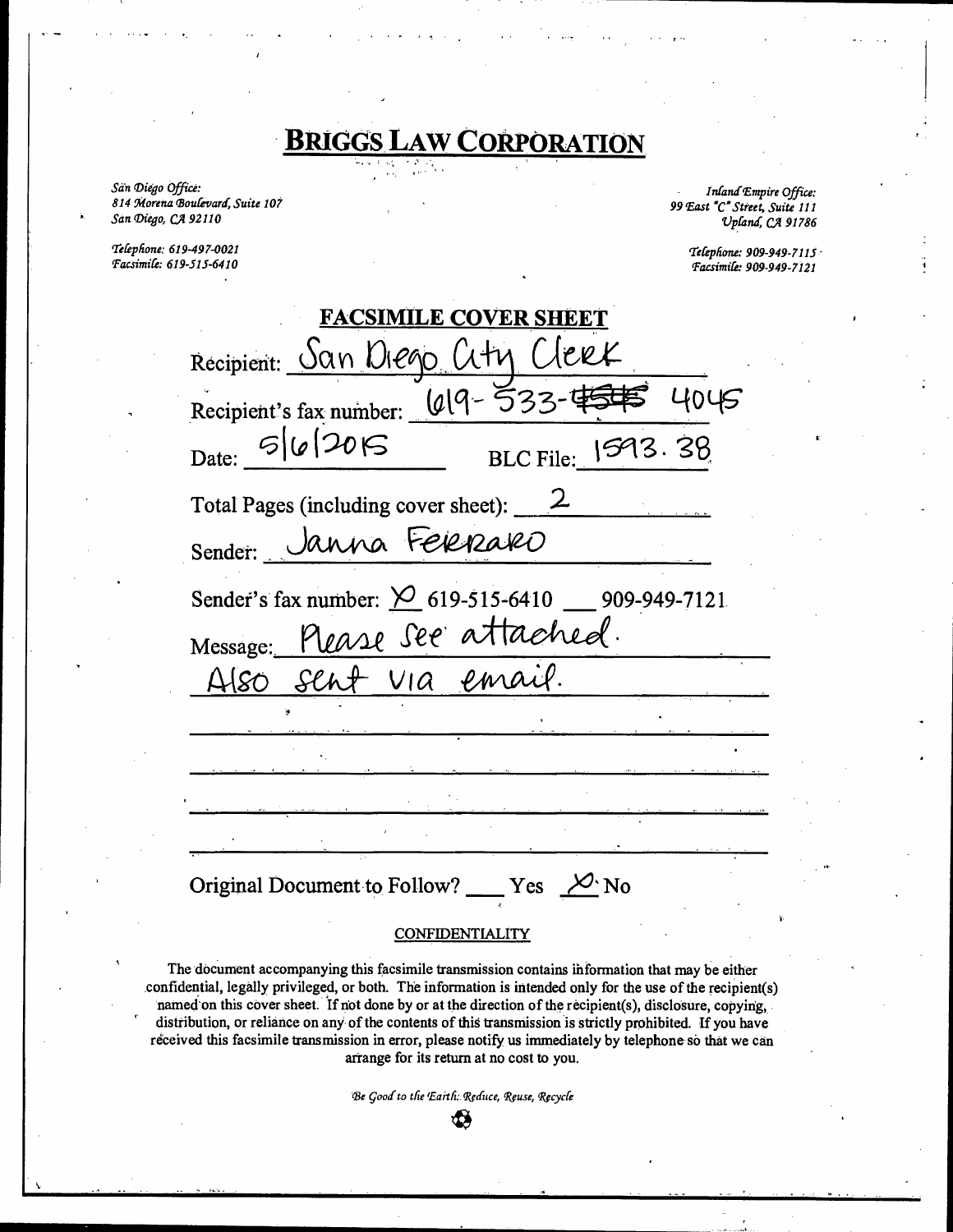|                                                                             | TRANSMISSION VERIFICATION REPORT:                |                              |                     |                                                                            |  |
|-----------------------------------------------------------------------------|--------------------------------------------------|------------------------------|---------------------|----------------------------------------------------------------------------|--|
|                                                                             |                                                  |                              | TIME<br><b>NAME</b> | 05/06/2015 10:50                                                           |  |
|                                                                             |                                                  |                              | FAX<br>TЕL-<br>SER  | 000M3J198110                                                               |  |
|                                                                             |                                                  |                              |                     |                                                                            |  |
| DATE, TIME<br>FAX NO./NAME                                                  |                                                  | 05/06 10:48<br>16195334045   |                     |                                                                            |  |
| DURATION<br>PAGE (S) <sup>*</sup><br>RESUL T                                |                                                  | 00:01:29<br>82<br><b>OK</b>  |                     |                                                                            |  |
| MODE<br>电影群                                                                 |                                                  | <b>STANDARD</b><br>e st      |                     |                                                                            |  |
|                                                                             |                                                  |                              |                     |                                                                            |  |
|                                                                             |                                                  |                              |                     |                                                                            |  |
|                                                                             |                                                  |                              |                     |                                                                            |  |
|                                                                             | <b>BRIGGS LAW CORPORATION</b>                    |                              |                     |                                                                            |  |
|                                                                             |                                                  |                              |                     |                                                                            |  |
| San Diego Office:<br>814 Morena Boulevard, Suite 107<br>San Diego, CA 92110 |                                                  |                              |                     | Inland Empire Office:<br>99 East "C. Strast, Suite 111<br>Upland, CA 91786 |  |
| Telephone: 619-497-0021                                                     |                                                  |                              |                     | Telephone: 909-949-7115                                                    |  |
| Facsimile: 619-515-6410                                                     |                                                  |                              |                     | Facsimile: 909-949-7121                                                    |  |
|                                                                             |                                                  | <u>FACSIMILE COVER SHEET</u> |                     |                                                                            |  |
|                                                                             | Recipient: San Diego City Clerk                  |                              |                     |                                                                            |  |
|                                                                             | Recipient's fax number: $(019 - 533 - 4545)$     |                              | 4045                |                                                                            |  |
| Date: 5/6/2015                                                              |                                                  | <b>BLC</b> File:             | 1593.38             |                                                                            |  |
|                                                                             |                                                  |                              |                     |                                                                            |  |
|                                                                             | Total Pages (including cover sheet): 2           |                              |                     |                                                                            |  |
| Sender:                                                                     | Janna Ferraro                                    |                              |                     |                                                                            |  |
|                                                                             | Sender's fax number: 2 619-515-6410 909-949-7121 |                              |                     |                                                                            |  |
|                                                                             | Message: Please See attached.                    |                              |                     |                                                                            |  |
|                                                                             | Also sent via email.                             |                              |                     |                                                                            |  |
|                                                                             |                                                  | a 19.                        |                     |                                                                            |  |
|                                                                             |                                                  |                              |                     |                                                                            |  |
|                                                                             |                                                  |                              |                     |                                                                            |  |

 $\ddot{a}$